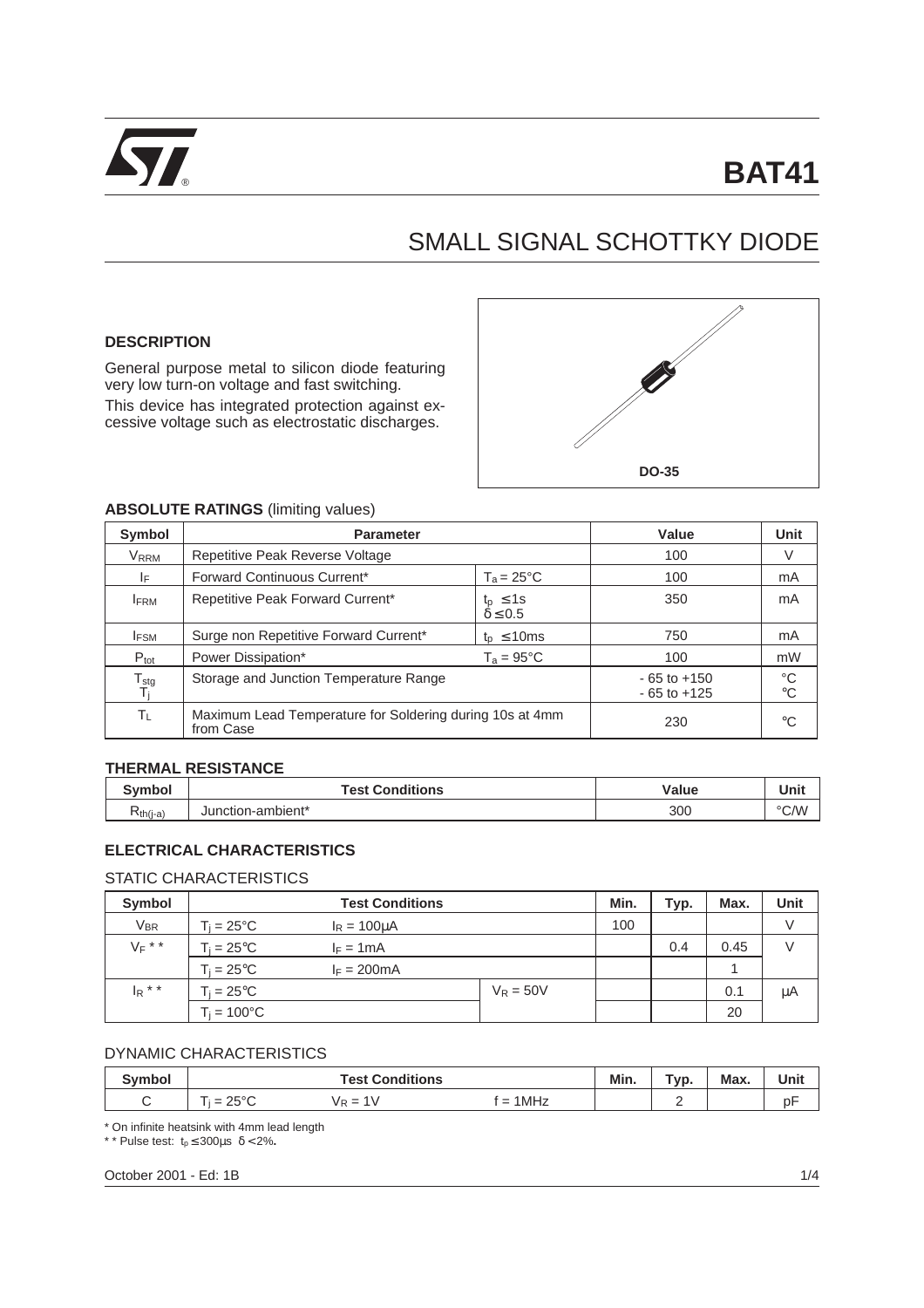2/4

 $10^{-1}$ 

 $10^{-2}$ 

 $\mathbf 0$ 

25

50

75

**Fig. 1:** Forward current versus forward voltage at

different temperatures (typical values).

**BAT41**

**Fig. 3:** Reverse current versus junction tempera-

ture.





 $(^{\circ}C)$  $T_i$ 

125

100







**Fig. 4:** Reverse current versus continuous reverse voltage (typical values).



*ST*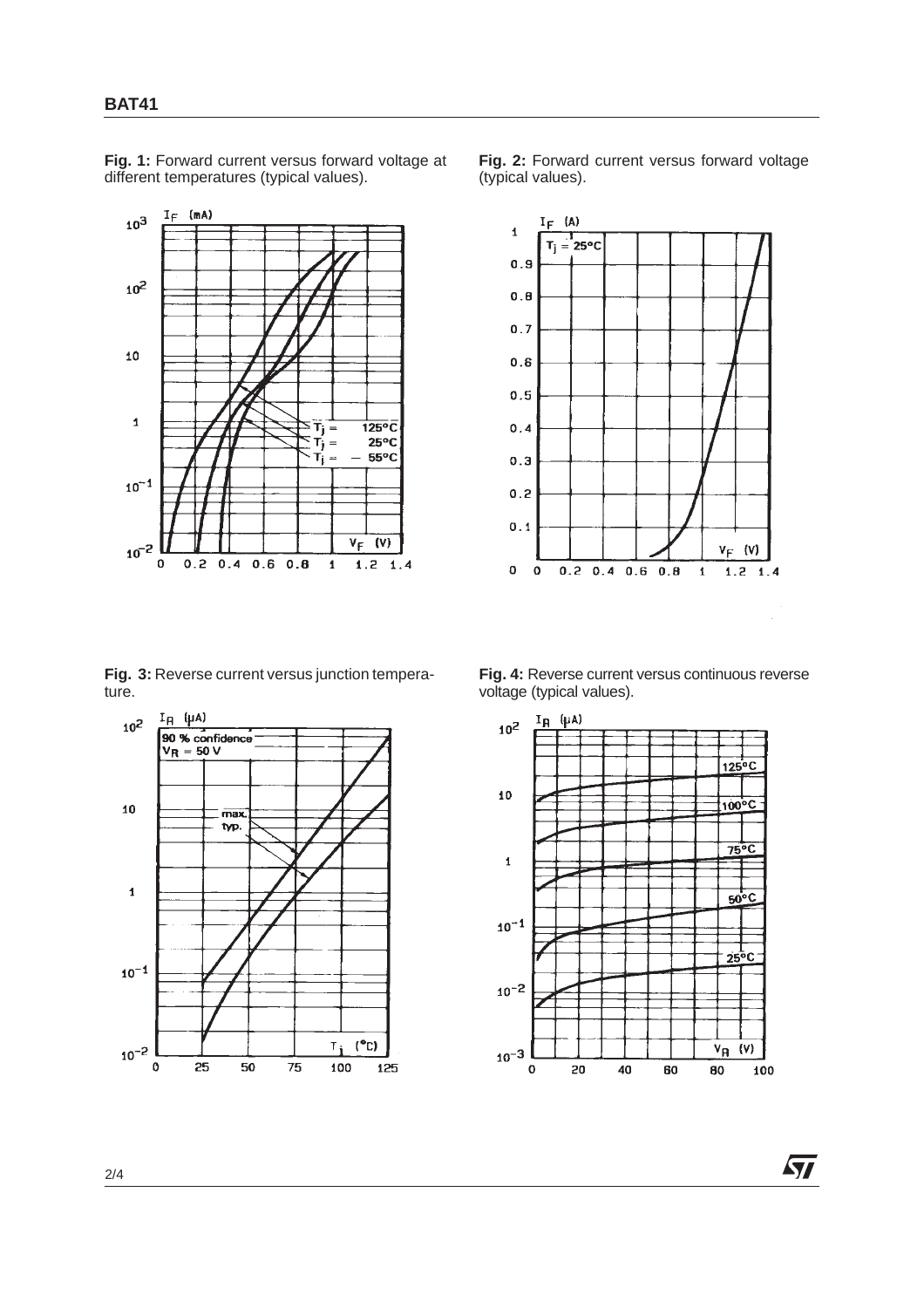

**Fig. 5:** Capacitance C versus reverse applied voltage  $\mathsf{V}_{\mathsf{R}}$  (typical values).